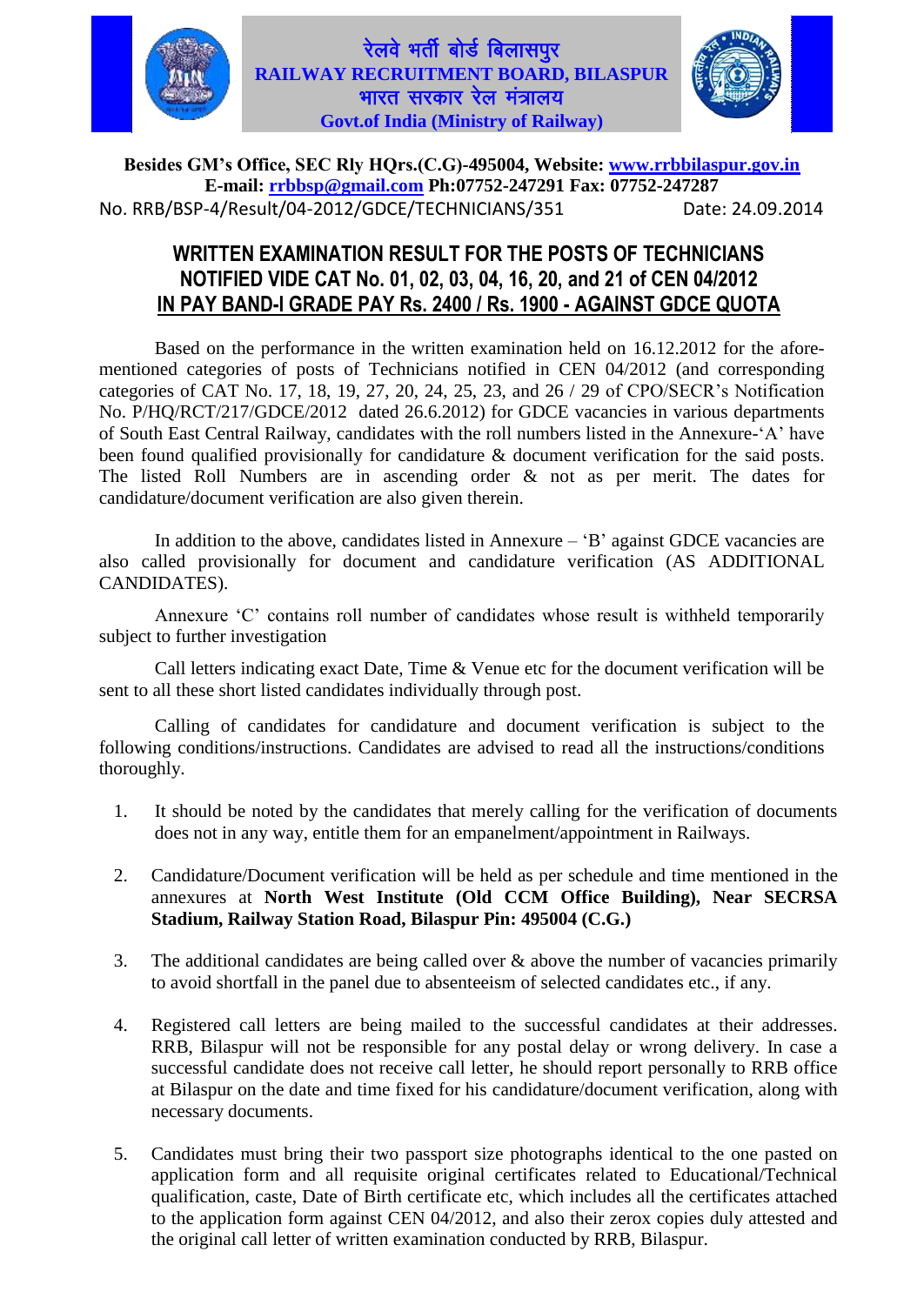6. Candidates must ensure that their names, their father's name and other particulars in their original certificates must match the respective entries made in their application form. SC/ST/OBC candidates must also ensure that the address mentioned in their caste certificates must tally with the entries of permanent address made by them in their application forms.

Candidates must bring their original Degree/Diploma certificate. Candidates must possess the educational qualification on the closing date of submission of application. No further time will be given for submission of certificates.

- 7. SC, ST & OBC candidates must bring their original Caste Certificate in prescribed format duly issued by competent authority as appeared in the employment notice. In case of OBC candidates, apart from the OBC certificate attached with the application form, they should also produce current OBC certificates in the prescribed format issued by competent authority having clause of non-creamy layer.
- 8. Minority community Candidates claimed waiver of examination fee will be required to furnish minority community declaration affidavit on non-judicial stamp paper that he/she belongs to any of the minority community notified by central Govt. (i.e. Muslim/Sikh/Christian/Buddhist/Parsis).
- 9. The final results will be based on the number of vacancies, the performance of the candidate in the written examination, reservation rules and correctness of information furnished in the application /information sheet etc. The community-wise cutoff marks for calling the candidates for document & candidature verification are as under: -

| <b>CAT</b> | <b>POST</b>                      | <b>COM</b> | <b>CUTOFF%</b> |
|------------|----------------------------------|------------|----------------|
| 01         | TECHNICIAN SIGNAL GR. II         | UR         | 75.49          |
|            |                                  | <b>SC</b>  | 52.33          |
|            |                                  | OBC        | 73.63          |
| 02         | TECHNICIAN SIGNAL GR. III        | UR         | 67.85          |
|            |                                  | <b>OBC</b> | 67.13          |
| 03         | TELECOM MAINTAINER GR. III       | UR         | 72.41          |
|            |                                  | <b>OBC</b> | 70.33          |
| 04         | TECHNICIAN ELECTRICAL GR. III    | UR         | 40.71          |
|            |                                  | <b>OBC</b> | 30.03          |
| 16         | TECHNICIAN FITTER GR. III        | UR         | 41.67          |
|            |                                  | <b>SC</b>  | 31.88          |
|            |                                  | <b>OBC</b> | 32.33          |
| 20         | TECHNICIAN TRACK MACHINE GR. III | UR         | 59.67          |
| 21         | TECHNICIAN WELDER GR. III        | UR         | 40.00          |

- 10. It may be noted that the candidates may be required to stay back for  $1 2$  days beyond their date of verification, if necessary.
- 11. The result is available on the **website [www.rrbbilaspur.gov.in](http://www.rrbbilaspur.gov.in/)** of this RRB.
- 12. All care has been taken in preparation of result and compiling the list; however Railway Recruitment Board, Bilaspur, reserve the right to rectify any inadvertent error/typographical mistake/omission, if any at any stage.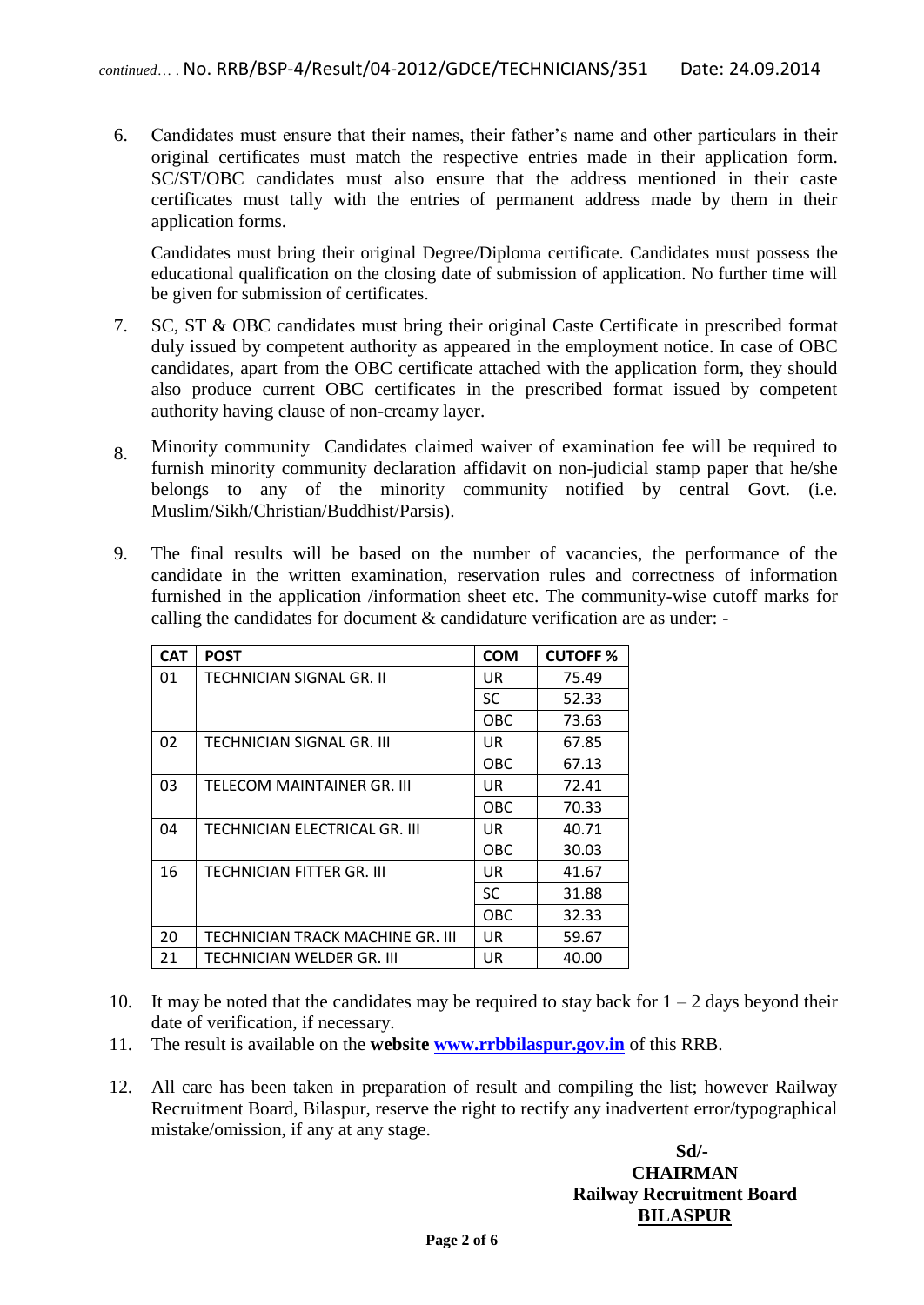**Annexure- "A"**

**Venue: North West Institute (Old CCM Office Building), Near SECRSA Stadium, Railway Station Road, Bilaspur Pin: 495004 (C.G.)**

**Date of Verification: 18.10.2014 Time: 09.00 AM**

### **CAT No. 01 TECHNICIAN SIGNAL GR. II (PB-1, GP Rs. 2400/-)**

| <b>ROLL NUMBER</b>            | <b>ROLL NUMBER</b> |
|-------------------------------|--------------------|
| 30124011001264 30124011005124 |                    |
| 30124011005973 30124014001739 |                    |
| 30124014002432 30124014002624 |                    |

**(SIX CANDIDATES)**

### **CAT No. 02 TECHNICIAN SIGNAL GR. III (PB-1, GP Rs. 1900/-)**

| <b>ROLL NUMBER</b> | <b>ROLL NUMBER</b> |
|--------------------|--------------------|
| 30124021004730     | 30124024000834     |
| 30124024002464     | <b>XXXXXXXXXX</b>  |

**(THREE CANDIDATES)**

### **CAT No. 03 TELECOM MAINTAINER GR. III (PB-1, GP Rs. 1900/-)**

| <b>ROLL NUMBER</b> | <b>ROLL NUMBER</b> |
|--------------------|--------------------|
| 30124024000898     | 30124024001600     |

#### **(TWO CANDIDATES)**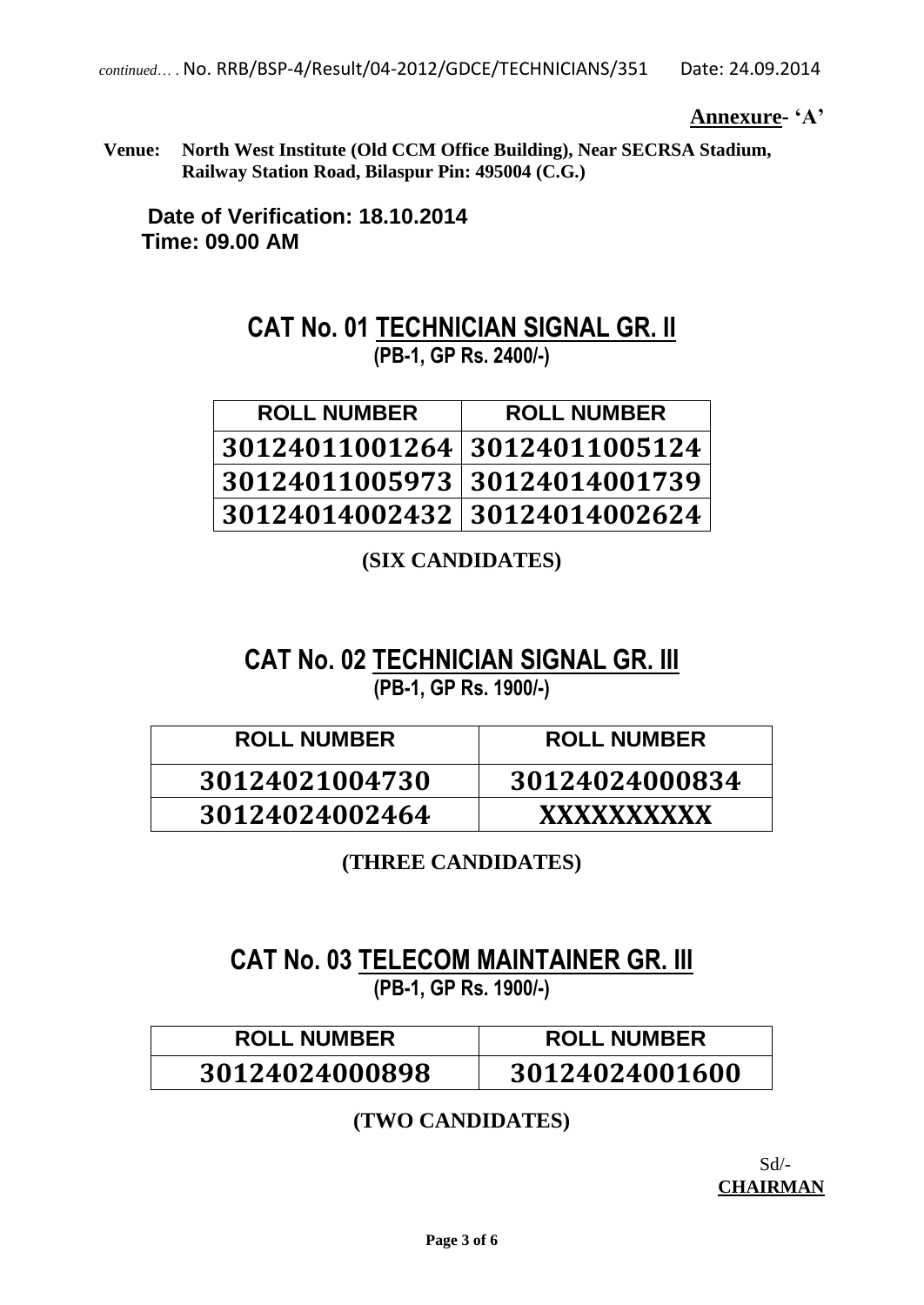## **CAT No. 04 TECHNICIAN GR. III (ELECTRICAL)**

**(PB-1, GP Rs. 1900/-)**

| <b>ROLL NUMBER</b> | <b>ROLL NUMBER</b> |
|--------------------|--------------------|
| 30124041001170     | 30124041003642     |
| 30124041004883     | 30124041005813     |
| 30124041006772     | 30124041007087     |
| 30124044000008     | 30124044000601     |
| 30124044001352     | 30124044001686     |
| 30124044002016     | 30124044004659     |
| 30124044006568     | XXXXXXXXXXXXX      |

#### **(THIRTEEN CANDIDATES)**

**CAT No. 16 TECHNICIAN GR. III (FITTER) (PB-1, GP Rs. 1900/-)**

| <b>ROLL NUMBER</b> | <b>ROLL NUMBER</b> |
|--------------------|--------------------|
| 30124162000032     | 30124162000045     |
| 30124164000140     | 30124164000465     |
| 30124164000613     | 30124164000638     |
| 30124164000721     | 30124164000748     |

### **(EIGHT CANDIDATES)**

**CAT No. 20 TECHNICIAN GR. III (TRACK MACHINE)**

**(PB-1, GP Rs. 1900/-)**

**ROLL NUMBER**

**30124314000005**

### **(ONE CANDIDATE)**

**CAT No. 21 TECHNICIAN GR. III (WELDER) (PB-1, GP Rs. 1900/-)**

| <b>ROLL NUMBER</b> | <b>ROLL NUMBER</b> |
|--------------------|--------------------|
| 30124214000017     | 30124214000096     |

### **(TWO CANDIDATES)**

**Sd/- CHAIRMAN**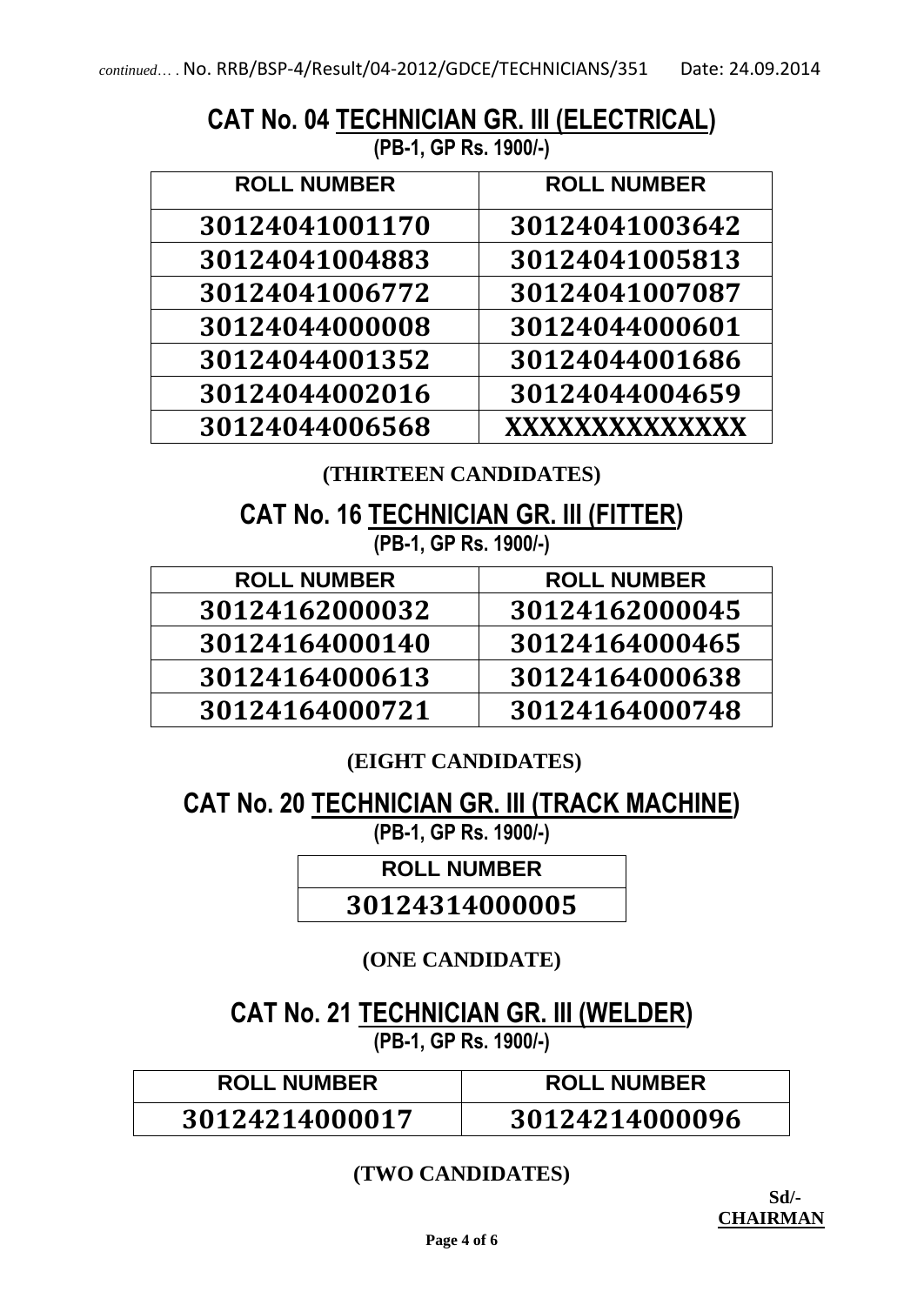**Annexure- "B"**

**Venue: North West Institute (Old CCM Office Building), Near SECRSA Stadium, Railway Station Road, Bilaspur Pin: 495004 (C.G.)**

> **Date of verification: 18.10.2014 Time: 09:00 AM**

> > **CAT No. 01 TECHNICIAN SIGNAL GR. II (PB-1, GP Rs. 2400/-)**

### **ROLL NUMBER**

### **30124011005853**

### **30124014002785 (TWO CANDIDATES)**

**CAT No. 02 TECHNICIAN SIGNAL GR. III (PB-1, GP Rs. 1900/-)**

## **ROLL NUMBER**

**30124021001711**

### **30124024001619**

**(TWO CANDIDATES)**

**CAT No. 03 TELECOM MAINTAINER GR. III (PB-1, GP Rs. 1900/-)**

## **ROLL NUMBER 30124024000648**

### **30124024001083**

**(TWO CANDIDATES)**

 **Sd/-**

**CHAIRMAN**